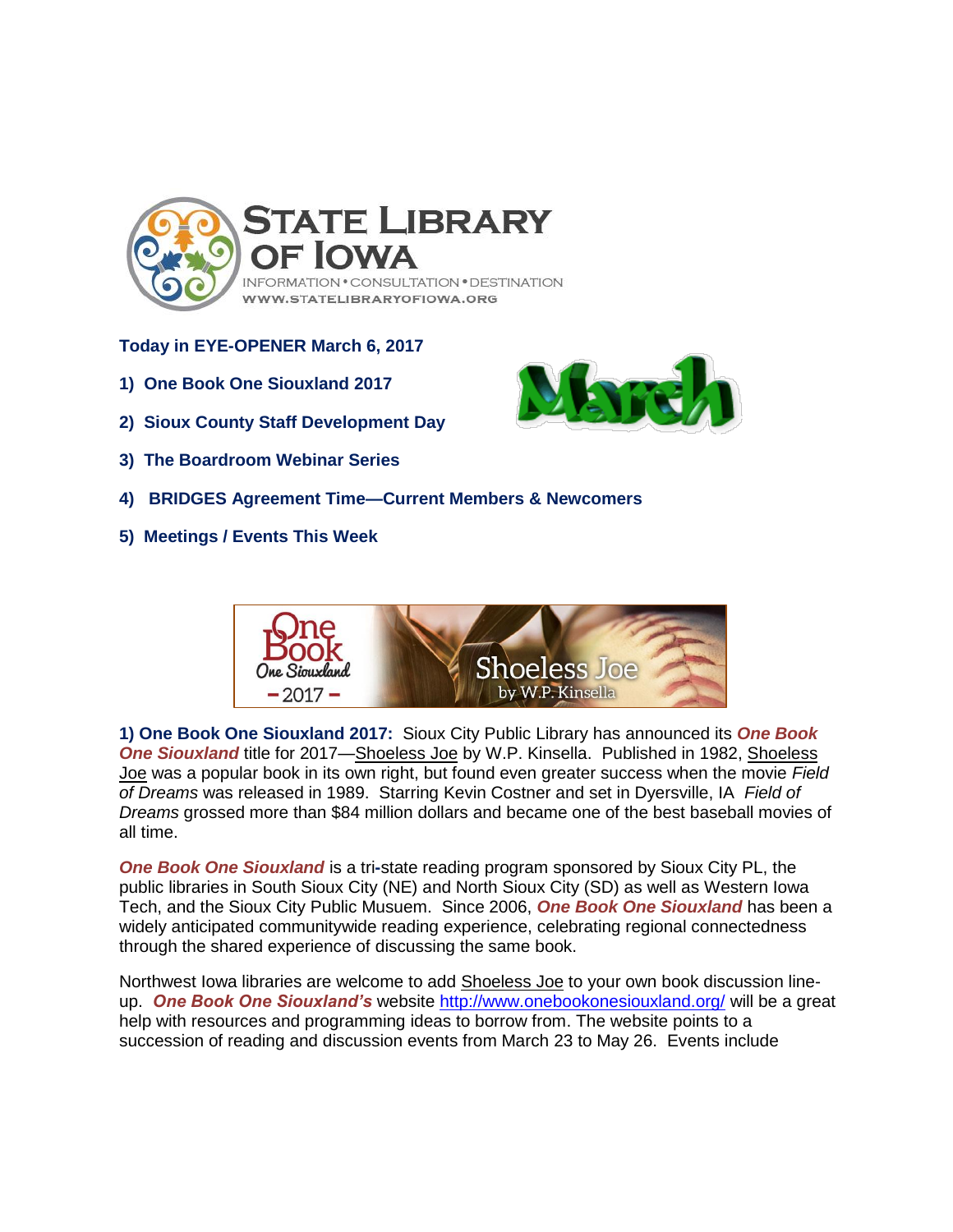baseball-themed presentations at Lewis & Clark Interpretive Center, the Sioux City Public Musuem, and Western Iowa Tech, plus a showing of *Field of Dreams* on April 18. It all gets rolling at the *"Play Ball Opening Reception"* on March 23. Catch a copy of the book and find the *2017 One Book One Siouxland* schedule here <http://www.onebookonesiouxland.org/>



**2) Sioux County Staff Development Day:** Becky Bilby, Sioux Center PL Director, has this news about the upcoming **Sioux County Staff Development Day**. This year, their county staff day is scheduled for **April 18** (8:30AM-12:30PM) Becky wants to extend an invitation to staff from other Northwest Iowa libraries you are welcome to attend. The cost is **\$10.00** per person, **Sioux Center PL is hosting**, here's a look at the day's agenda:

 **ALICE—Active Shooter Training Overview:** Waylon Pollema

- **"I've Always Wanted to be a Librarian Because I Like Books** *OR***…Why Working in a Library is More Difficult Than Expected" :** Shirley Taylor, Le Mars PL Director
- **Community Partnerships:** Orange City PL Staff
- **Overview of OverDrive: Iowa's eBook Service:** Sioux Center Staff
- **"Did You Know" Tidbits.** Amanda Grom, Northwest District

Please note that this event is sponsored by the Sioux County Libraries, not by the State Library, so this does not appear in the C.E. Catalog for open registration. If you are interested in attending, please RSVP by clicking this link that opens to a Google Form [https://docs.google.com/forms/d/e/1FAIpQLSfh6NipAIlcMaLXIfQVs6x8gD5IdHWfoUuWoWeZq](https://docs.google.com/forms/d/e/1FAIpQLSfh6NipAIlcMaLXIfQVs6x8gD5IdHWfoUuWoWeZqKcngkALlw/viewform) [KcngkALlw/viewform](https://docs.google.com/forms/d/e/1FAIpQLSfh6NipAIlcMaLXIfQVs6x8gD5IdHWfoUuWoWeZqKcngkALlw/viewform) Deadline is **April 7** to ensure adequate seating and handouts.

> My thanks to Becky and all the Sioux County directors for their generous invitation to join their countywide staff day!

**3) The Boardroom Webinar Series:** The State Library is offering an extended webinar series for library boards beginning this month. Titled *The Boardroom,* these webinars are scheduled on the last Thursday of every month from March through November (6:00-7:30PM each time)

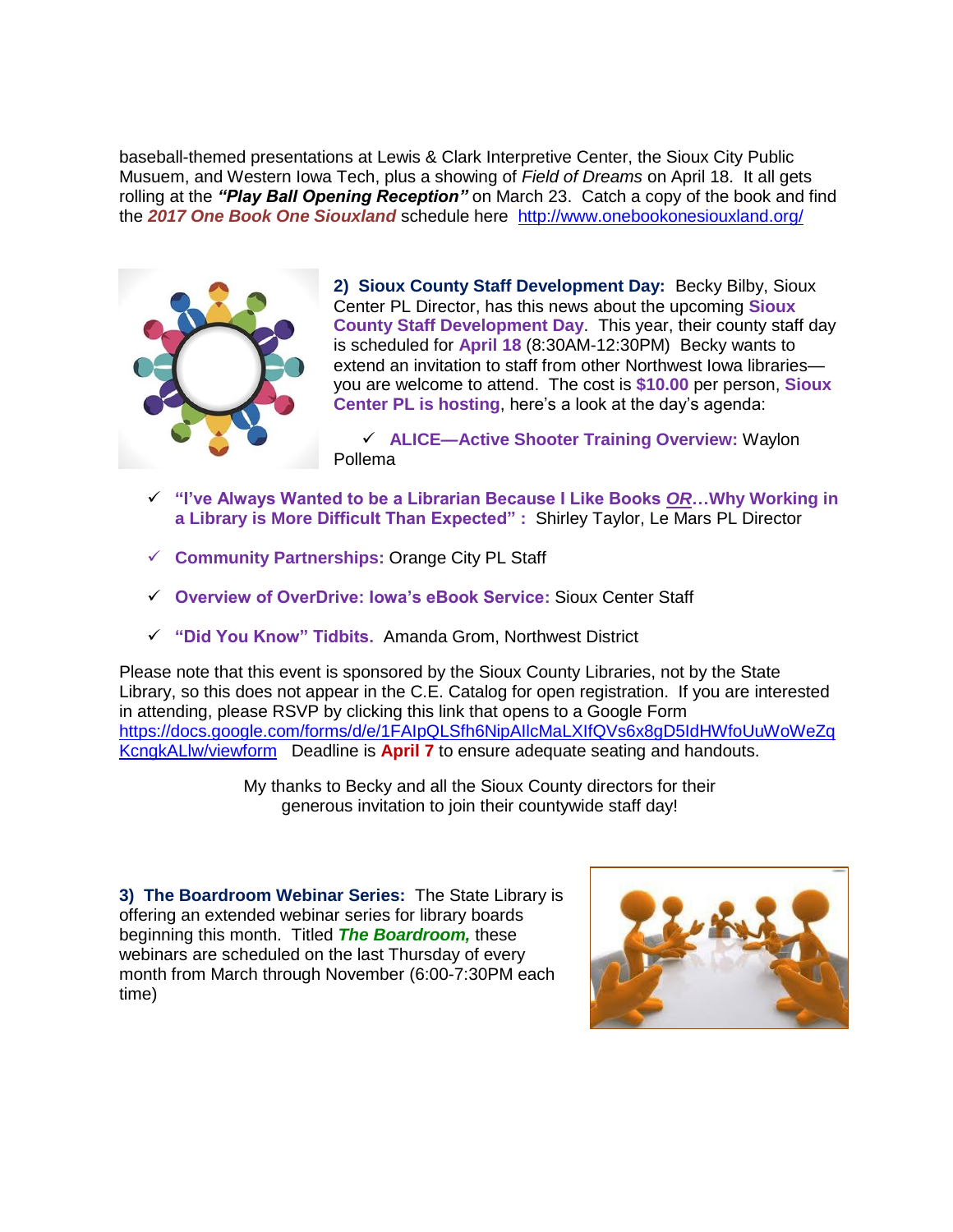We'll begin on **March 30** with **"Toward Better Board Recruitment,"** followed on **April 27** with **"Toward Better Board Meetings."** Topics in the months to come will include policies and planning, director hiring and evaluation, as well as **"The Seven Habits of Effective Library Boards"** and **"Toward Tech Savvy Trustees."** Look to the C.E. Catalog for full descriptions and registration.

*The Boardroom* represents another way that State Library staff can further assist local boards in meeting standards. Last year, the State Library completed a revision of public library standards; the revisions have been officially in use since July 2016. In the months since, Iowa's library directors and boards have been studying the changes and assessing the impact of those changes on their operations.

One significant change comes in the area of board education, which is now required of all libraries at a Tier 1 level. Specifically **Standard #8 reads** *"…All members of the library board of trustees participate in a variety of board development training each year. The recommended average is three to five hours per year per trustee…"* 

Board education has been a standard in all previous editions, but hadn't been required until Tier 3. So bringing this standard to a Tier 1 requirement now impacts many more libraries. Attending webinars is a very effective method of board development, especially if everyone chooses to gather together at the library. Come together to watch these programs and to talk about what most resonates with your trustee experience. What changes, large or small, will your board choose to make?

Mark your calendars and make plans to join *The Boardroom* **webinar** series**!**



**4) BRIDGES Agreement Time—Current Members & Newcomers:** We're nearing springtime, which means we're nearing the time when all current **BRIDGES** libraries need to renew their participation in this important service. Every current **BRIDGES** library must sign and return a *Letter of Agreement*. And for libraries ready to enroll in BRIDGES for the first time, the timeframe below applies as well. Eunice Riesberg is instrumental on the **BRIDGES** Team and has these instructions:

- **Access the Letter of Agreement** on the State Library's website here <http://www.statelibraryofiowa.org/ld/c-d/download>
- From the left-hand menu options, choose **AGREEMENTS**
- Choose **"Bridges Renewal Letter of Agreement for FY 2018" OR "Bridges Enrollment for New Libraries"**